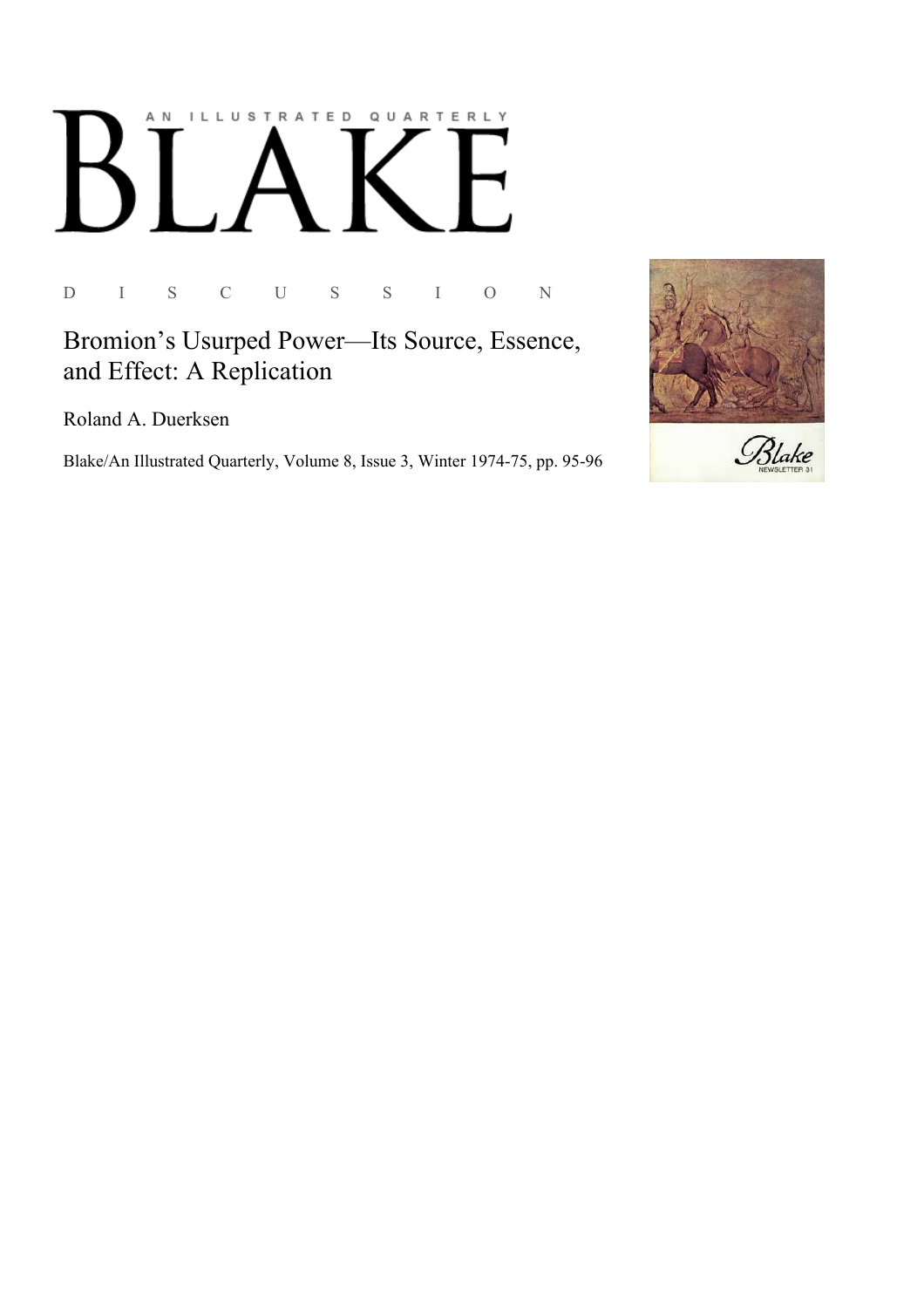Bromion's Usurped Power—Its Source, Essence, and Effect: A Replication by Roland A. Duerksen

In their respective responses to my note, both Professor Jackson and Professor Murray present some good insights that are conducive to a better understanding of *Visions of the Daughters of Albion* as a whole. Yet, with reference particularly to the one line in question, I find fewer difficulties when I continue to read it as my note suggests. Let me first point out what I consider the strengths of the two responses.

The relating of Oothoon, Theotormon, and Bromion to Blake's emanation-and-spectre concept strikes me as the most solid aspect of Jackson's commentary. That Theotormon is essentially aligned with Bromion is also an important insight. And corollary to it is the assertion that the destinies of Oothoon and Theotormon are inextricably intertwined. Murray's best argument, it seems to me, comes in his final paragraph. If Bromion does indeed see in the offing the success of Oothoon's address to Theotormon, he has cause (from his limited, ego-oriented perspective) to be terrified because of the coming end of his dominion.

But strong though these points are, they do not solve the problem I find in the conventional reading of the crucial line. I am not at all convinced that Theotormon has any strength of his own in the emanation-spectre entity. Separated as he is from his emanation (Oothoon), he has fallen prey to his spectre (Bromion) who has usurped his realm. That is why Bromion rapes with impunity in "Theotormon's reign." Bromion is the power ethic that is commissioned from the lofty heaven of reason by Urizen himself. But Theotormon should not be dominated by this power ethic; he should receive his primary direction from Oothoon, the imaginative impulse, and should make a venture parallel to her plucking of the marigold. Bromion would then necessarily find his rightful subservient place as keeper of the outer bound of reason around their life of joyous energy. The question, then, is not about Theotormon's power; in himself he has none. Nor does Oothoon stand a chance, by herself, to overpower Bromion. If, however, she could break through to Theotormon, the two together *oould* simply do all that Bromion forbids.

And it is this possibility that Murray finds as the terrifying element for Bromion. Yet I find no indication in the poem that Bromion senses any need to fear. His questions (4:13-24) are all of the "Don't you know that?" variety--clearly indicating that he does not doubt the reasonoriented basis of his power system. Nor does it seem that the horror at his own acts (Jackson's suggestion) would be adequate for the drastic depiction of terror--such horror not being indicated in the text. And since I find no indication in the poem of his losing control over Theotormon, whose hearing shows no signs of being restored, I fail to see coherence in any characterization of Bromion himself as terror bound to meekness.

The poem would appear to be considerably weakened by the interpretation that Oothoon's spirit is in any sense subdued after once she has plucked the marigold. By that act, symbolically, she has achieved what Herbert Marcuse calls "the end of utopia"<sup>1</sup>; that is, she has broken through to the new state of being in which what is generally called utopian (unattainable) is actually achieved. The rape does not defile her or make her feel guilty. She purposefully, "with holy voice," calls the eagles to rend her breast—to demonstrate to Theotormon her absolute invulnerability to the restrictive codes that torment him. Her lamentations are not meek, subdued supplications but, rather, emphatic and desperate argumentations. Granted, there appears to be a certain degree of irony or ambiguity in her situation of being in a new state of freedom and yet wailing and lamenting over Theotormon's unresponsiveness. Again Marcuse's theory may serve to elucidate:

All the material and intellectual forces which could be put to work for the realization of a free society are at hand. That they are not used for that purpose is to be attributed to the total mobilization of existing society against its own potential for liberation. But this situation in no way makes the idea of radical transformation itself a utopia.

Throughout the poem, after her experience of "radical transformation," Oothoon never once appears to doubt the validity and power of that experience. That Theotormon is totally mobilized against this potential for liberation does not obliterate the knowledge that she has gained from her own experience—though it does frustrate her efforts.

A number of particular points raised by the two respondents deserve individual attention, and I shall now add my commentary on these.

"The End of Utopia," in *Vive Lectures: Psychoanalysis, Politics, and Utopia* (Boston: Beacon Press, 1970), pp. 62-69.

"The End of Utopia," p. 64.

■fiiiiiiiiiiiiiiiiiiittaiiiiifiiiiiiiiiM«iiiiiiiiiiiiiiiiiiiiiiiiiiiiiiiiiiiiiiiiiiiiiitiiiiiiifiiiiiiiiiiiiiiiiiiiiiiiiiii

*Roland A. Duerksen (Miami University} Oxford, Ohio) has published articles on British and American Romantic writers, including several on Blake. His books include* Shelleyan Ideas in Victorian Literature *(1966) and editions of various works by Shelley.*